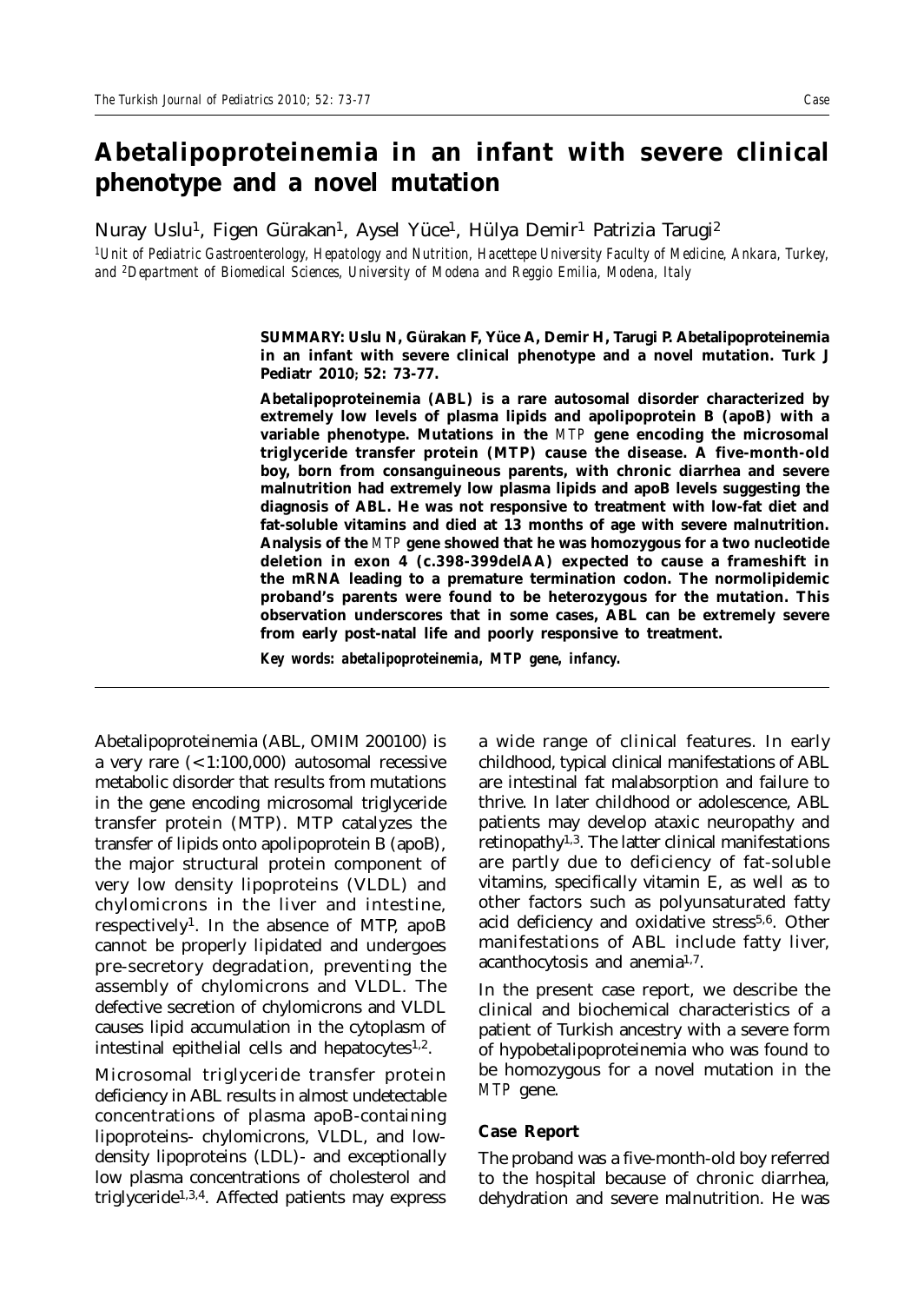the fifth child born from a consanguineous marriage (his parents were first cousins). His eldest brother had died at seven months of age because of diarrhea. The proband was born at 37 weeks of gestation after an uncomplicated pregnancy with a birthweight of 3300 g. He was breastfed from birth and received formula and cow's milk after three months of age. Diarrhea, vomiting and abdominal distention were reported since two months of age when he weighed 5000 g. Physical examination revealed a pale and cachectic baby with a weight of 3180 g and height of 55 cm (both  $\langle$  3rd percentile). He also had oral moniliasis, abdominal distention, and inguinal hernia without any dysmorphic feature. No ophthalmic or neuromuscular abnormalities were found. The laboratory data showed mild anemia (hemoglobin 10.8 g/dl) with a slightly elevated reticulocyte count of 3.6% (normal <2%), while a blood film showed polychromasia and poikilocytosis. The results of coagulation tests, plasma protein assay, electrolytes and sweat chloride test were normal. Serum transaminases were mildly elevated [aspartate aminotransferase-AST: 105 U/L (normal range: 0-40), alanine aminotransferase-ALT: 112 U/L (normal range: 0-33)]. Abdominal ultrasound examination was normal. Blood tests for immunologic deficiency including lymphocyte subsets and immunoglobulins were within normal limits. Tests for food allergy including total immunoglobulin E, epidermal skin tests and milk-specific RAST did not show any apparent evidence for food allergy. Stool specimens for culture and parasite examination, including amoeba, were negative. No steatorrhea was present. He was found to have low levels of serum vitamin E (0.5 mg/dl, normal: 0.8-1.5 mg/dl), vitamin A (17.6 µg/dl, normal: 30- 60  $\mu$ g/dl) and carotene (0.25  $\mu$ g/ml, normal: 0.91-2.34 µg/ml). The plasma lipid profile demonstrated: total cholesterol (TC) 44 mg/dl, triglycerides (TG) 1 mg/dl, and VLDL-C and LDL-C below detection limits.

Lipoprotein electrophoresis confirmed low beta (6%, normal: 32-58%) and pre-beta (2.4% normal: 9 -37%) lipoprotein levels. The proband's parents were healthy and had normal plasma lipid profile (TC= 193 and 197 mg/dl; TG= 121 and 109 mg/dl; LDL-C= 127 and 113 mg/dl; apoB= 87 and 72 mg/dl in the father and mother, respectively). The clinical and biochemical features of the patient, as well as the normal plasma lipid concentrations of his parents, suggested the clinical diagnosis of ABL. He was treated with high oral doses of fat- soluble vitamins, a medium-chain TGcontaining formula and fat restriction. The proband was followed up for three months without any significant weight gain. At eight months of age he started treatment with a fat-free diet (Basic F® formula) supplemented with essential fatty acids. Despite these dietary interventions, he did not gain weight (weight was 3050 g), had mildly elevated transaminases and extremely low levels of plasma lipids. He died during this study at 13 months of age.

The direct sequencing of the *MTP* gene (GenBank accession number NM\_000253.2) showed that the proband was homozygous for a two nucleotide deletion in exon 4 (c.398- 399delAA) expected to cause a frameshift in the mRNA leading to the insertion of seven novel amino acids and the occurrence of a premature termination codon. The predicted translation product of this abnormal mRNA is a peptide of 139 amino acids (p.V132fsN140X), as opposed to the 894 amino acids of the wildtype protein (GenBank accession number NP\_ 000244.2) (Fig. 1). The proband's parents were found to be heterozygous for the mutation. Informed consent was obtained from all adult subjects and in the case of children from their parents. The study was approved by the Ethics Committees of each participating institution and is in accordance with ethical standards as formulated in the Helsinki Declaration of 1975 (revised in 1983).

## **Discussion**

Primary monogenic hypobetalipoproteinemia consists of a group of inherited diseases: ABL and chylomicron retention disease (CMRD, OMIM 246700), with a recessive transmission, and familial hypobetalipoproteinemia (FHBL, OMIM 107730), with a co-dominant trans $mission<sup>1</sup>$ .

This case report describes the clinical and molecular characterization of a Turkish child with ABL, the most severe form of the primary monogenic hypobetalipoproteinemias. Less than 50 cases of ABL have been reported worldwide, and very few cases have been reported from Turkey8,9.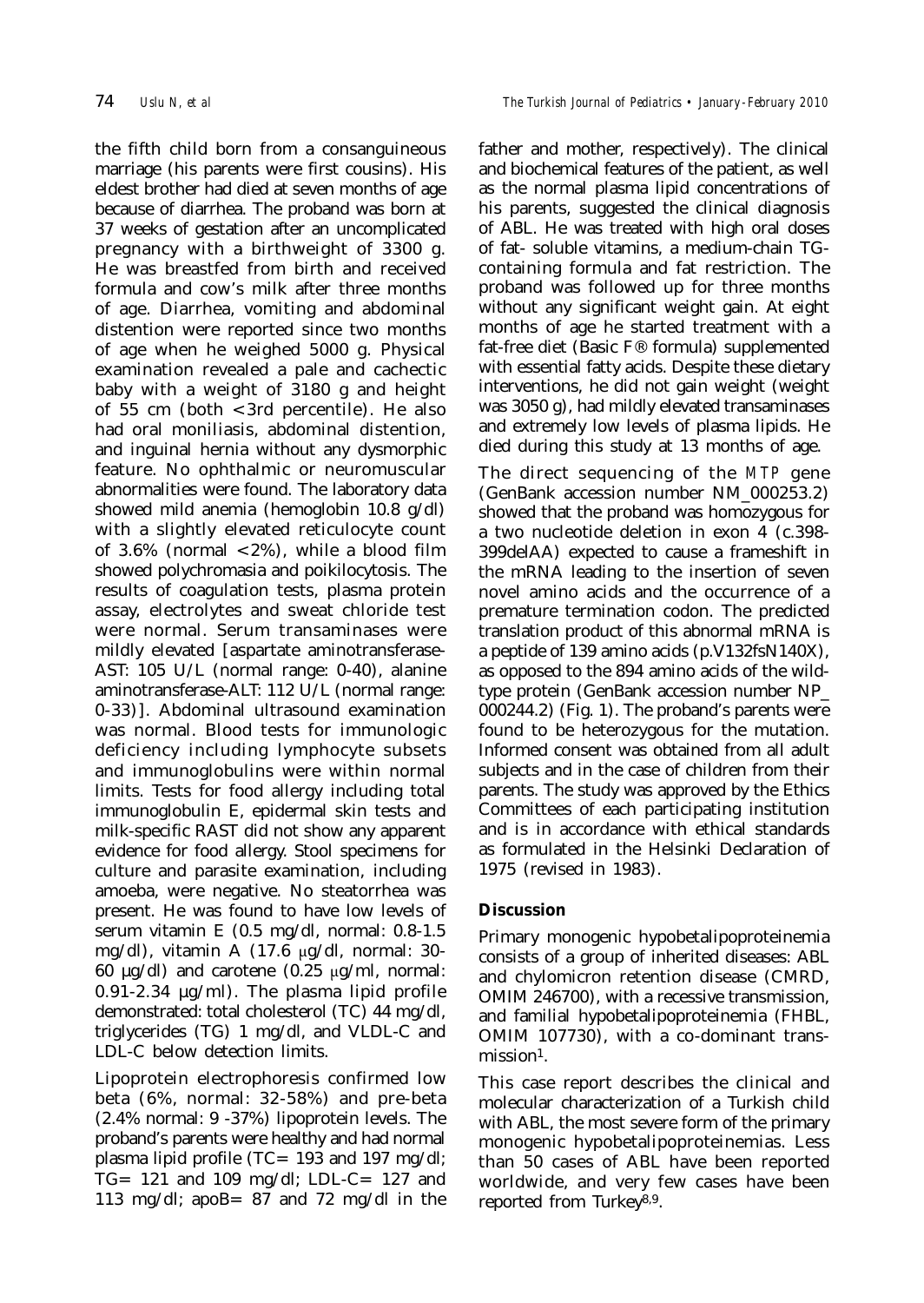

Fig. 1: Partial nucleotide sequence of exon 4 of the MTP gene in the patient. The electropherograms from a control subject (top) and the patient (bottom) show that the patient was homozygous for a two nucleotide deletion (boxed) in exon 4, which results in frameshift leading to the insertion of a premature termination codon in mRNA. The predicted translation product of this abnormal mRNA is a short peptide of 139 amino acids containing seven novel amino acids (indicated in italics) at the C-terminal end (p.V132fsN140X). MTP gene mutation is described according to mutation nomenclature (http://www.hgvs.org/munomen/). Amino acid sequence changes in MTP protein are described according to the NCBI reference sequence (GenBank accession number NP\_000244.2).

All reported patients with ABL have gastrointestinal manifestations including diarrhea, steatorrhea, chronic fat malabsorption, oral fat intolerance, and defective absorption of fat- soluble vitamins, leading to failure to thrive and fat-soluble vitamin deficiency. In addition, most patients have retinitis pigmentosa, spinocerebellar ataxia and myopathy later in childhood because of fat-soluble vitamin deficiency<sup>7</sup>. Fatty liver has been reported in few cases. Our patient did not have neurological or muscular manifestations, which usually are long-term effects of the defective secretion of apoB-containing lipoproteins, and as a consequence, the defect in plasma transport and delivery of fat-soluble vitamins to tissues. He presented in the early post-natal period with severe gastrointestinal manifestations, which were refractory to treatment, and unfortunately died probably because of complications of severe malnutrition. The reasons for this extremely severe phenotype are not clear. Most of the ABL patients share a common biochemical defect that is the complete absence of MTP function, as most mutations in the *MTP* gene result in truncated MTP proteins devoid of function7,10-22. Because of complete MTP deficiency, these patients are expected to share a similar clinical phenotype, which is often not the case. It is possible that the variability and severity of clinical presentation are related to the residual capacity to absorb lipids by the intestine via an MTP-independent pathway, which allows a sufficient lipid intake to avoid severe diarrhea, growth retardation and fat-soluble vitamin deficiency and possibly a better response to dietary treatment<sup>23</sup>. This hypothesis implies that there may be alternative minor pathways independent of chylomicron formation, which might ensure a minimal absorption of lipids. Since the intestine is a site of synthesis of apoA-I and apoA-IV, it is possible that these apolipoproteins are used as protein constituents for the assembly of lipoprotein particles capable of transporting lipids from the enterocytes to the portal vein or the lymphatic system. However, the paucity of data on reported cases of ABL makes it difficult to define the natural history of the disease and the genotype-phenotype correlations.

From the molecular point of view, the novel *MTP* mutation found in the patient is a two nucleotide deletion in exon 4, which involves a region rich in short direct repeats (Fig. 1) thought to be a hot spot for minute deletions/ insertions. Usually these minute nucleotide deletions and/or insertions occur in genomic regions rich in di-tri-nucleotide repeats; they are due to back or forward slippage of the newly synthesized DNA strand during DNA duplication. The mutation in exon 4 is the cause of a frameshift leading to a premature termination codon. The predicted translation product of this mutant allele is a truncated protein of 139 amino acids which, if synthesized at all, is devoid of function. It is likely that *in vivo* this truncated protein is not synthesized (or is produced in small amounts) as mRNA containing premature termination codons are subjected to rapid degradation (nonsensemediated mRNA decay). In any case, the truncated MTP protein (p.V132fsN140X) lacks two key domains: i) the middle α-helical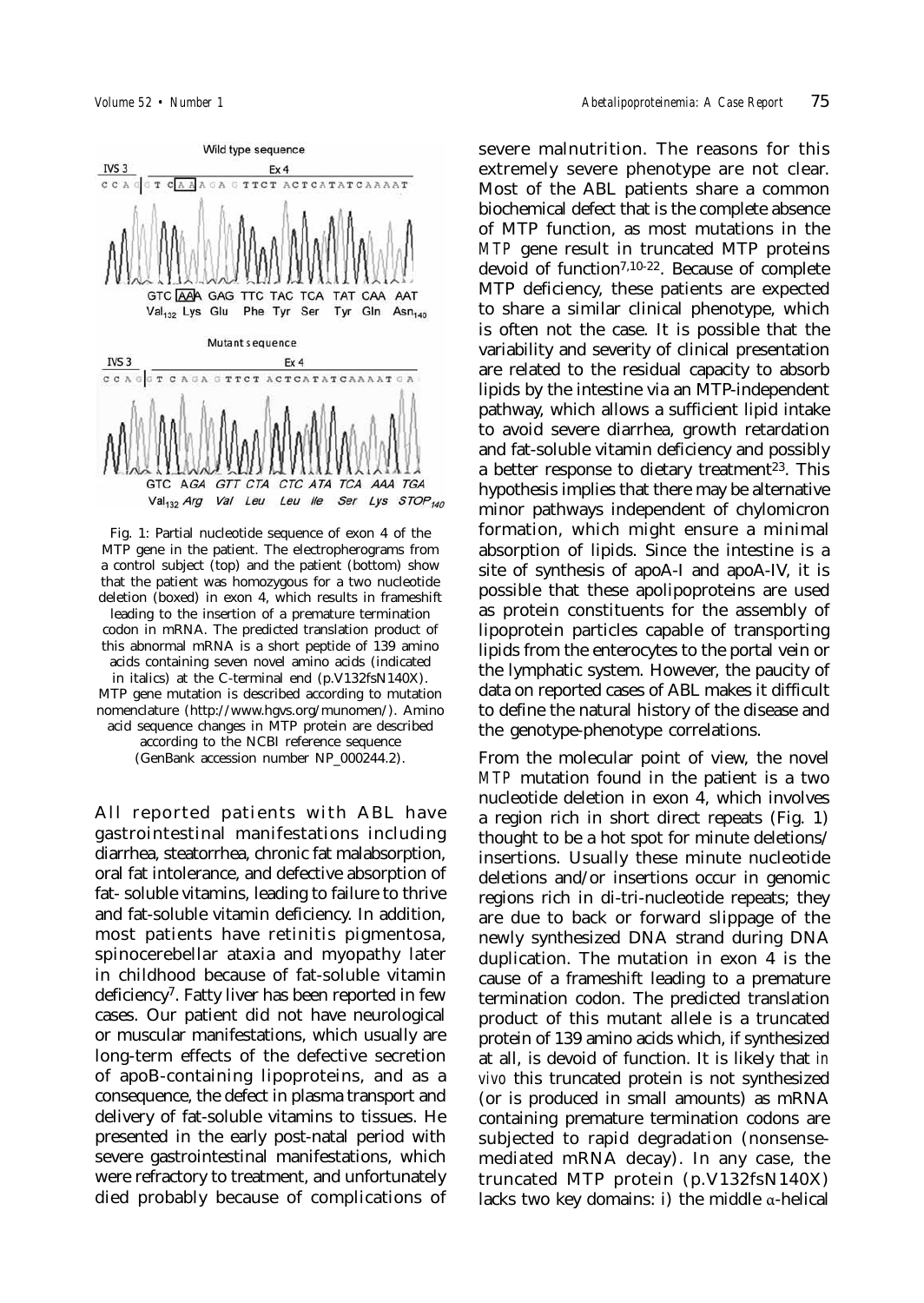domain (residues 298-603) that mediates the interaction of MTP with PDI and apoB, and ii) the C-terminal domain (residues 604-894) that mediates the lipid-binding and transfer catalytic activity of MTP2. The complete loss of MTP function is expected to prevent the initial lipidation of apoB in the liver and intestine and cause a complete block in the secretion of apoB-containing lipoproteins.

The identification of the *MTP* gene mutation will allow us to screen other family members for the mutation and offers the possibility of a pre-natal diagnosis if required.

In conclusion, this observation underscores the importance of the study of the lipid profile in newborns who show poor weight gain and have unexplained diarrhea, especially if born from consanguineous parents. The presence of severe hypobetalipoproteinemia in a child and a normal lipid profile in his/her parents suggests the diagnosis of ABL and guides the laboratory to analysis of the *MTP* gene. If both parents have hypobetalipoproteinemia, one should first consider the hypothesis that the child has homozygous FHBL, a condition that suggests the involvement of other candidate genes (i.e. *APOB* or *PCSK9*)24.

## **Acknowledgement:**

P.T. received a research grant (GGP05042) from Telethon Foundation Onlus (Italy).

#### **REFERENCES**

- 1. Hussain MM, Shi J, Dreizen P. Microsomal triglyceride transfer protein and its role in apoB-lipoprotein assembly. J Lipid Res 2003; 44: 22-32.
- 2. Kane JP, Havel RJ. Disorders of the biogenesis and secretion of lipoproteins containing the B apolipoproteins. In: Scriver CR, Beaudet A, Sly WS, Valle D (eds). The Metabolic and Molecular Bases of Inherited Disease. New York: McGraw-Hill; 2001: 2717-2752.
- 3. Berriot-Varoqueaux N, Aggerbeck LP, Samson-Bouma M, Wetterau JR. The role of the microsomal triglyceride transfer protein in abetalipoproteinemia. Annu Rev Nutr 2000; 20: 663-697.
- 4. Hooper AJ, van Bockxmeer FM, Burnett JR. Monogenic hypocholesterolemic lipid disorders and apolipoprotein B metabolism. Crit Rev Clin Lab Sci 2005; 542: 5515- 1545.
- 5. Chowers I, Banin E, Merin S, Cooper M, Granot E. Long-term assessment of combined vitamin A and E treatment for the prevention of retinal degeneration in abetalipoproteinaemia and hypobetalipoproteinaemia patients. Eye 2001; 15: 525-530.

76 *Uslu N, et al The Turkish Journal of Pediatrics • January - February 2010*

- 6. Granot E, Kohen R. Oxidative stress in abetalipoproteinemia patients receiving long-term vitamin E and vitamin A supplementation. Am J Clin Nutr 2004; 79: 226-230.
- 7. Zamel R, Khan R, Pollex RL, Hegele RA. Abetalipoproteinemia: two case reports and literature review. Orphanet J Rare Dis 2008; 3: 19.
- 8. Ozsoylu S, Kocak N, Gürakar F. Abetalipoproteinemia: a case report. Turk J Pediatr 1985; 27: 231-236.
- 9. Selimoğlu MA, Eşrefoğlu M, Gündoğdu C, Kiliç A. Abetalipoproteinemia: a case report. Turk J Pediatr 2001; 43: 243-245.
- 10. Shoulders CC, Brett DJ, Bayliss JD, et al. Abetalipoproteinemia is caused by defects of the gene encoding the 97 kDa subunit of a microsomal triglyceride transfer protein. Hum Mol Genet 1993; 2: 2109-2116.
- 11. Sharp D, Blinderman L, Combs KA. Cloning and gene defects in microsomal triglyceride transfer protein associated with abetalipoproteinemia. Nature 1993; 365: 65-69.
- 12. Narcisi TM, Shoulders CC, Chester SA, et al. Mutations of the microsomal triglyceride-transfer-protein gene in abetalipoproteinemia. Am J Hum Genet 1995; 57: 1298-1310.
- 13. Ricci B, Sharp D, O'Rourke E, et al. A 30-amino acid truncation of the microsomal triglyceride transfer protein large subunit disrupts its interaction with protein disulfide-isomerase and causes abetalipoproteinemia. J Biol Chem 1995; 270: 14281-14285.
- 14. Rehberg EF, Samson-Bouma ME, Kienzle B, et al. A novel abetalipoproteinemia genotype. Identification of a missense mutation in the 97-kDa subunit of the microsomal triglyceride transfer protein that prevents complex formation with protein disulfide isomerase. J Biol Chem 1996; 271: 29945-29952.
- 15. Yang XP, Inazu A, Yagi K, Kajinami K, Koizumi J, Mabuchi H. Abetalipoproteinemia caused by maternal isodisomy of chromosome 4q containing an intron 9 splice acceptor mutation in the microsomal triglyceride transfer protein gene. Arterioscler Thromb Vasc Biol 1999; 19: 1950-1955.
- 16. Wang J, Hegele RA. Microsomal triglyceride transfer protein (MTP) gene mutations in Canadian subjects with abetalipoproteinemia. Hum Mutat 2000; 15: 294- 295.
- 17. Ohashi K, Ishibashi S, Osuga J, et al. Novel mutations in the microsomal triglyceride transfer protein gene causing abetalipoproteinemia. J Lipid Res 2000; 41: 1199-1204.
- 18. Berthier MT, Couture P, Houde A, et al. The c.419-420insA in the MTP gene is associated with abetalipoproteinemia among French-Canadians. Mol Genet Metab 2004; 81: 140-143.
- 19. Di Leo E, Lancellotti S, Penacchioni JY, et al. Mutations in MTP gene in abeta- and hypobeta-lipoproteinemia. Atherosclerosis 2005; 180: 311-318.